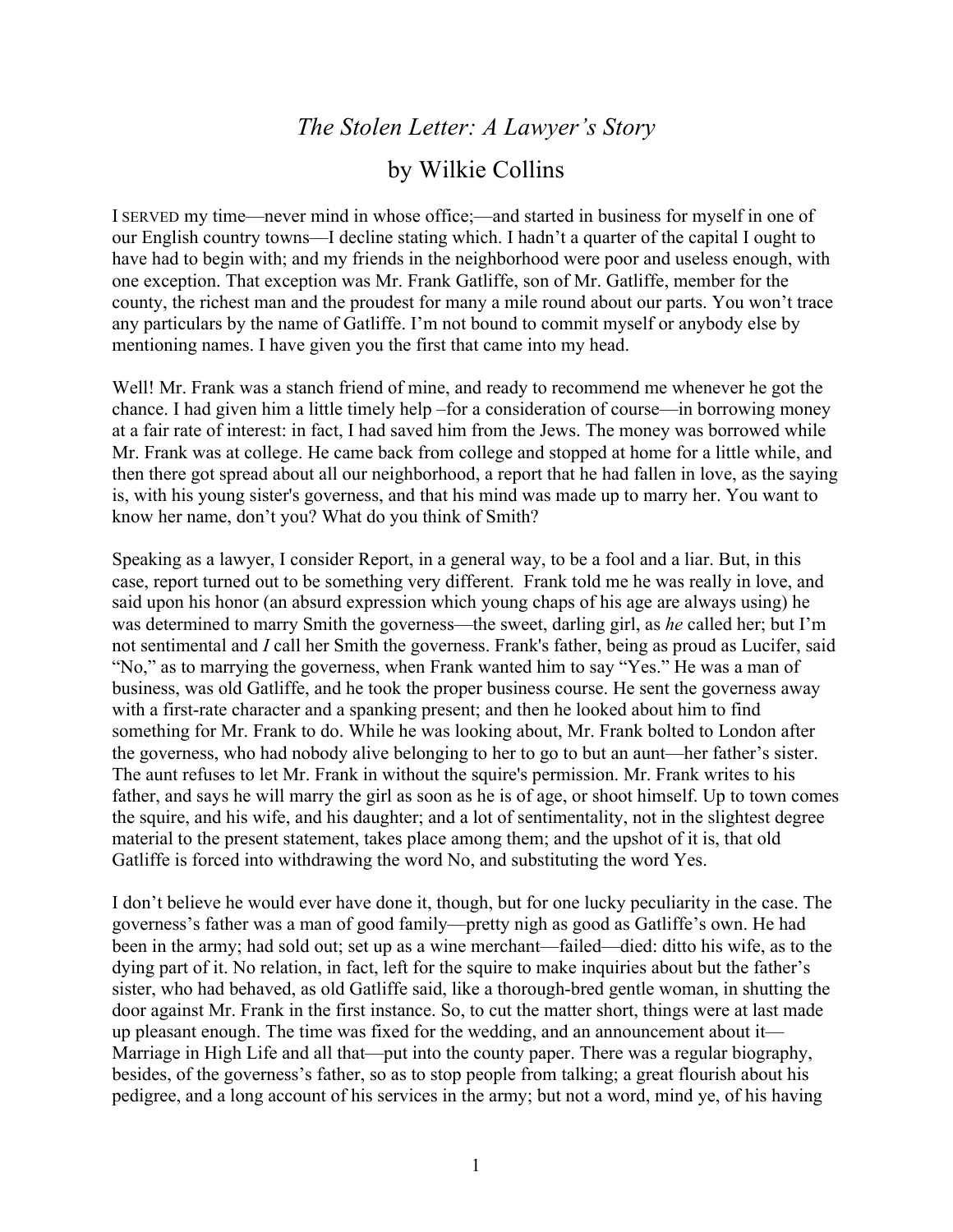turned wine merchant afterward. Oh, no—not a word about that! I knew it, though, for Mr. Frank told me. He hadn't a bit of pride about him. He introduced me to his future wife one day when I met them out walking, and asked me if I did not think he was not a lucky fellow. I don't mind admitting that I did, and that I told him so. Ah! but she was one of my sort, was that governess. Stood, to the best of my recollection, five feet four. Good lissome figure, that looked as if it had never been boxed up in a pair of strays. Eyes that made me feel as if I was under a pretty stiff cross-examination the moment she looked at me. Fine, red, fresh, kiss-and-come-again sort of lips. She has had a family of children since the time I am talking of; and her cheeks are a trifle fatter, and her complexion is a shade or two redder now, than when I first met her out walking with Mr. Frank.

The marriage was to take place on a Wednesday. I decline mentioning the year or the month. I had started as an attorney on my own account—say six weeks, more or less, and was sitting, in my office on the Monday morning before the wedding day, trying to see my way clear before me, and not succeeding particularly well, when Mr. Frank suddenly bursts in as white as any ghost that ever was painted, and says he's got the most dreadful case for me to advise on, and not an hour to lose in acting on my advice.

"Is this in the way of business, Mr. Frank?" says I, stopping him just as he was beginning to get sentimental. "Yes or no, Mr. Frank?" rapping my new office paper-knife on the table to pull him up short all the sooner.

"My dear fellow"—he was always very familiar with me—"it's in the way of business, certainly; but friendship—"

I was obliged to pull him up short again, and regularly examine him as if he had been in the witness-box, or he would have kept me talking to no purpose half the day.

"Now, Mr. Frank," said I, "I can't have any sentimentality mixed up with business matters. You please to stop talking, and let me ask you questions. Answer in the fewest words you can use. Nod when nodding will do instead of words."

I fixed him with my eye for about three seconds, as he sat groaning and wriggling in his chair. When I'd done fixing him, I gave another rap with my paper knife on the table to startle him up a bit. Then I went on.

"From what you have been stating up to the present time," says I, "I gather that you are in a scrape which is likely to interfere seriously with your marriage on Wednesday?" (He nodded, and I cut in again before he could say a word.) "The scrape affects the young lady you are about to marry, and goes back to the period of a certain transaction in which her late father was engaged some years ago?" (He nods and I cut in once more.) "There is a party who turned up after seeing the announcement of your marriage in the paper, who is cognizant of what he oughtn't to know, and who is prepared to use his knowledge of the same to the prejudice of the young lady and your marriage, unless he receives a sum of money to quiet him? Very well. Now, first of all, Mr. Frank, state what you have been told by the young lady herself about the transaction of her late father. How did you first come to have any knowledge of it?"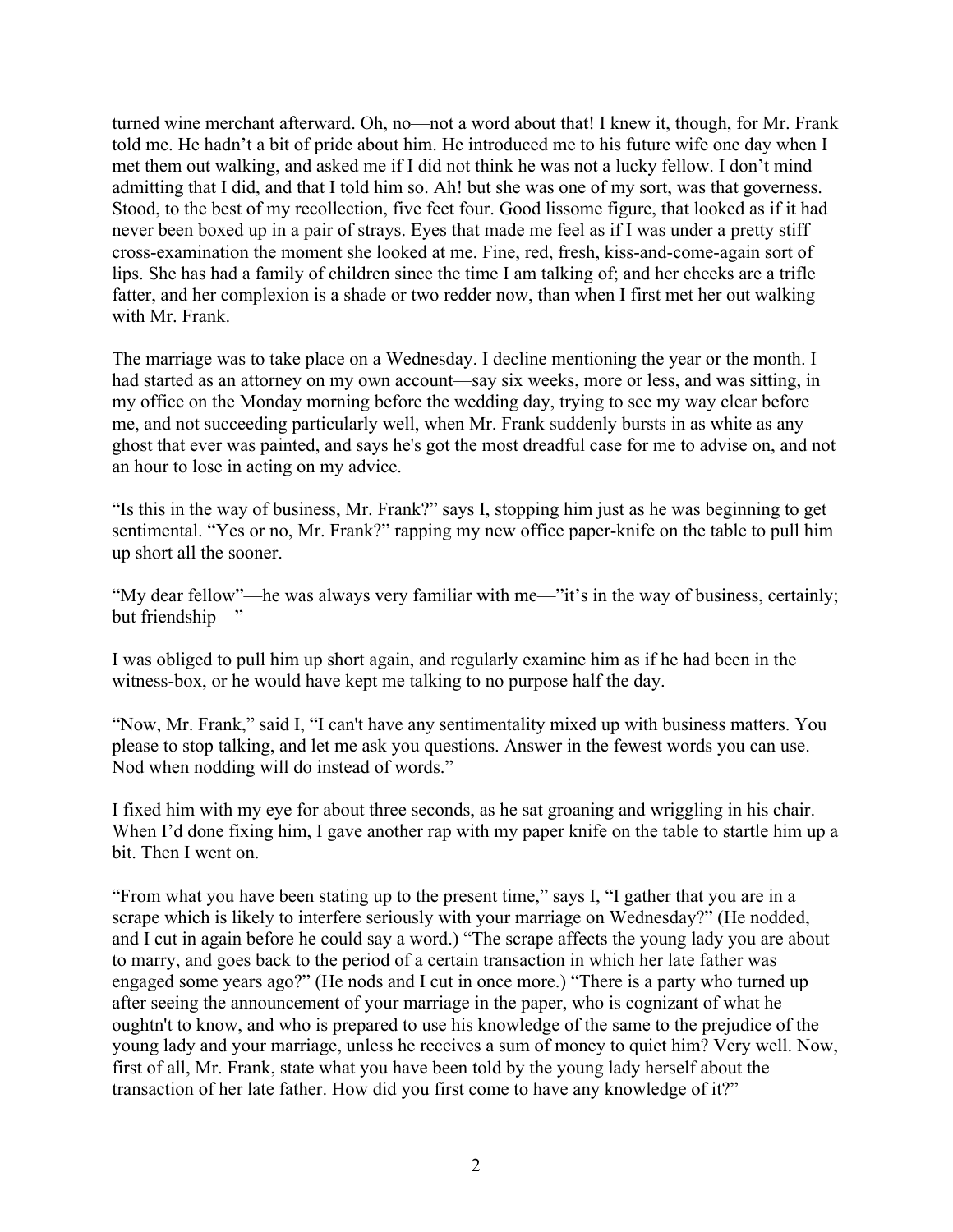"She was talking to me about her father one day, so tenderly and prettily, that she quite excited my interest about him," begins Mr. Frank; "and I asked her, among other things, what had occasioned his death. She said she believed it was distress of mind, in the first instance; and added, that this distress was connected with a shocking secret, which she and her mother had kept from everybody; but which she could not keep from me, because she was determined to begin her married life by having no secrets from her husband." Here Mr. Frank began to get sentimental again, and I pulled him up short once more with the paper knife.

"She told me," Mr. Frank went on, "that the great mistake of her father's life was his selling out of the army and taking to the wine trade. He had no talent for business; things went wrong with him from the first. His clerk, it was strongly suspected, cheated him—"

"Stop a bit," says I, "What was that suspected clerk's name?"

"Davager," says he.

"Davager," says I, making a note of it. "Go on Mr. Frank."

"His affairs got more and more entangled," says Mr. Frank; "he was pressed for money in all directions; bankruptcy, and consequent dishonor (as he considered it) stared him in the face. His mind was so affected by his troubles that both his wife and daughter, toward the last, considered him to be hardly responsible for his own acts. In this state of desperation and misery, he—" Here Mr. Frank began to hesitate.

We have two ways in the law, of drawing evidence off nice and clear from an unwilling client or witness. We give him a fright, or we treat him to a joke. I treated Mr. Frank to a joke.

"Ah!" says I, "I know what he did. He had a signature to write; and, by the most natural mistake in the world, he wrote another gentleman's name instead of his own—eh?"

"It was a bill," says Mr. Frank, looking very crestfallen, instead of taking the joke. "His principal creditor wouldn't wait till he could raise the money, or the greater part of it. But he was resolved, if he sold off everything, to get the amount and repay—"

"Of course!" says I. "Drop that. The forgery was discovered. When?"

"Before even the first attempt was made to negotiate the bill. He had done the whole thing in the most absurdly and innocently wrong way. The person whose name he had used was a stanch friend of his, and a relation of his wife's; a good man as well as a rich one. He had influence with the chief creditor, and he used it nobly. He had a real affection for the unfortunate man's wife, and he proved in generously."

"Come to the point," says I. "What did he do? In a business way, what did he do?"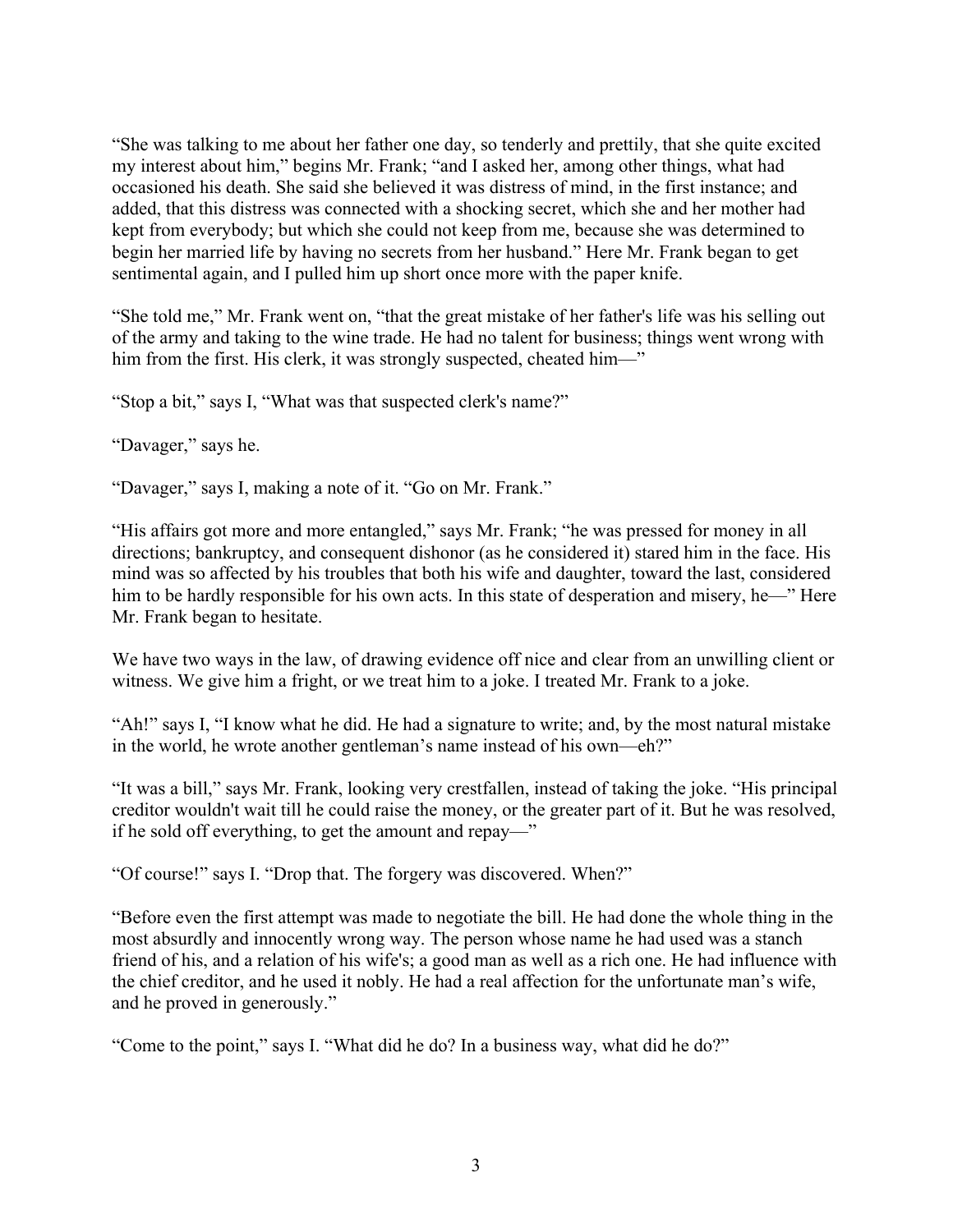"He put the false bill into the fire, drew a bill of his own to replace it, and then—only then—told my dear girl and her mother all that had happened. Can you imagine anything nobler?" asks Mr. Frank.

"Speaking in my professional capacity, I can't imagine anything greener," says I. "Where was the father? Off I suppose?"

"Ill in bed," said Mr. Frank, coloring. "But he mustered strength enough to write a contrite and grateful letter the same day, promising to prove himself worthy of the noble moderation and forgiveness extended to him, by selling off everything he possessed to repay his money debt. He did sell off everything, down to some old family pictures that were heirlooms; down to the little plate he had; down to the very tables and chairs that furnished his drawing room. Every farthing of the debt was paid; and he was left to begin the world again, with the kindest promises of help from the generous man who had forgiven him. It was too late. His crime of one rash moment atoned for though it had been—preyed upon his mind. He became possessed with the idea that he had lowered himself forever in the estimation of his wife and daughter, and—"

"He died," I cut in. "Yes, yes, we know that. Let's go back for a minute to the contrite and grateful letter that he wrote. My experience in the law, Mr. Frank, has convinced me that if everybody burnt everybody else's letters, half the Courts of Justice in this country might shut up shop. Do you happen to know whether the letter we are no speaking of contained anything like an avowal or confession of the forgery?"

"Of course it did," says he. "Could the writer express his contrition properly without making some such confession?"

"Quite easy, if he had been a lawyer," says I. "But never mind that; I'm going to make a guess a desperate guess, mind. Should I be altogether in error," says I, "if I thought that this letter had been stolen; and that the fingers of Mr. Davager, of suspicious commercial celebrity, might possibly be the fingers which took it?" says I.

"That is exactly what I tried to make you understand," cried Mr. Frank.

"How did he communicate that interesting fact to you?"

"He has not ventured into my presence. The scoundrel actually had the audacity—"

"Aha!" says I. "The young lady herself! Sharp practitioner, Mr. Davager."

"Early this morning, when she was walking alone in the shrubbery," Mr. Frank goes on, "he had the assurance to approach her, and to say that he had been watching his opportunity of getting a private interview for days past. He then showed her—actually showed her—her unfortunate father's letter; put into hand another letter directed to me; bowed, and walked off; leaving her half dead with astonishment and terror."

"It was much better for you that you were not there," says I. "Have you got that other letter?"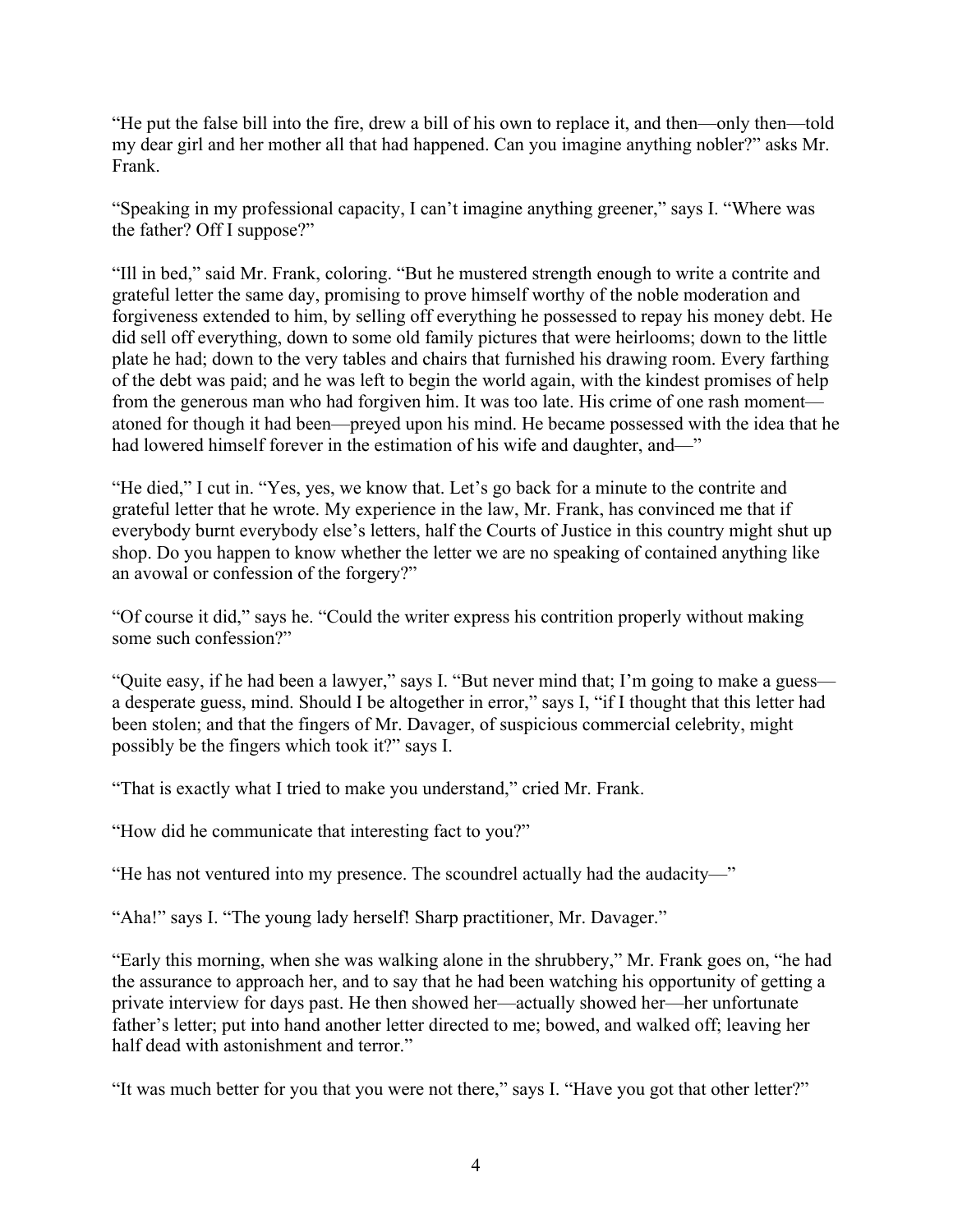He handed it to me. It was so extremely humorous and short, that I remember every word of it at this distance of time. It began in this way:

"To FRANCIS GATLIFFE, Jun., Esq.,—Sir: I have an extremely curious autograph letter to sell. The price is a five-hundred pound note. The young lady to whom you are to be married on Wednesday will inform you of the nature of the letter and the genuineness of the autograph. If you refuse to deal, I shall send a copy to the local paper, and shall wait on your highly respected father with the original curiosity, on the afternoon of Tuesday next. Having come down here on family business, I have put up at the family hotel—being to be heard of at the Gatliffe Arms. "Your very obedient servant,

" ALFRED DAVANGER"

"A clever fellow, that," says I, putting the letter into my private drawer.

"Clever!" cries Mr. Frank, "he ought to be horsewhipped within an inch of his life. I would have done it myself, but she made me promise, before she told me a word of the matter, to come straight to you."

"That was one of the wisest promises you ever made," says I. "We can't afford to bully this fellow, whatever else we may do with him. Don't think that I am saying anything libelous against your excellent father's character when I assert that if he saw the letter he would certainly insist on your marriage being put off, at the very least."

"Feeling as my father does about my marriage, he would insist on its being dropped altogether, if he saw this letter," says Mr. Frank, with a groan. "But even that is not the worst of it. The generous, noble girl herself says, that if the letter appears in the paper, with all the unanswerable comments this scoundrel would be sure to add to it, she would rather die than hold me to my engagement— even if my father would let me keep it." He was a weak young fellow, and ridiculously fond of her. I brought him back to business with another rap of the paper knife.

"Hold up, Mr. Frank," says I. "I have a question or two more. Did you think of asking the young lady whether, to the best of her knowledge, this infernal letter was the only written evidence of the forgery now in existence?"

"Yes, I did think directly of asking her that," says he; "and she told me she was quite certain that there was no written evidence of the forgery except that one letter."

"Will you give Davager his price for it?" says I.

"Yes," says Mr. Frank, as quick as lightning.

"Mr. Frank," says I, "you came here to get my help and advice in this extremely ticklish business, and you are ready, as I know, without asking, to remunerate me for all and any of my services at the usual professional rate. Now, I've made up my mind to act boldly—desperately, if you like—on the hit or miss—win all or lose all principle—in dealing with this matter. Here is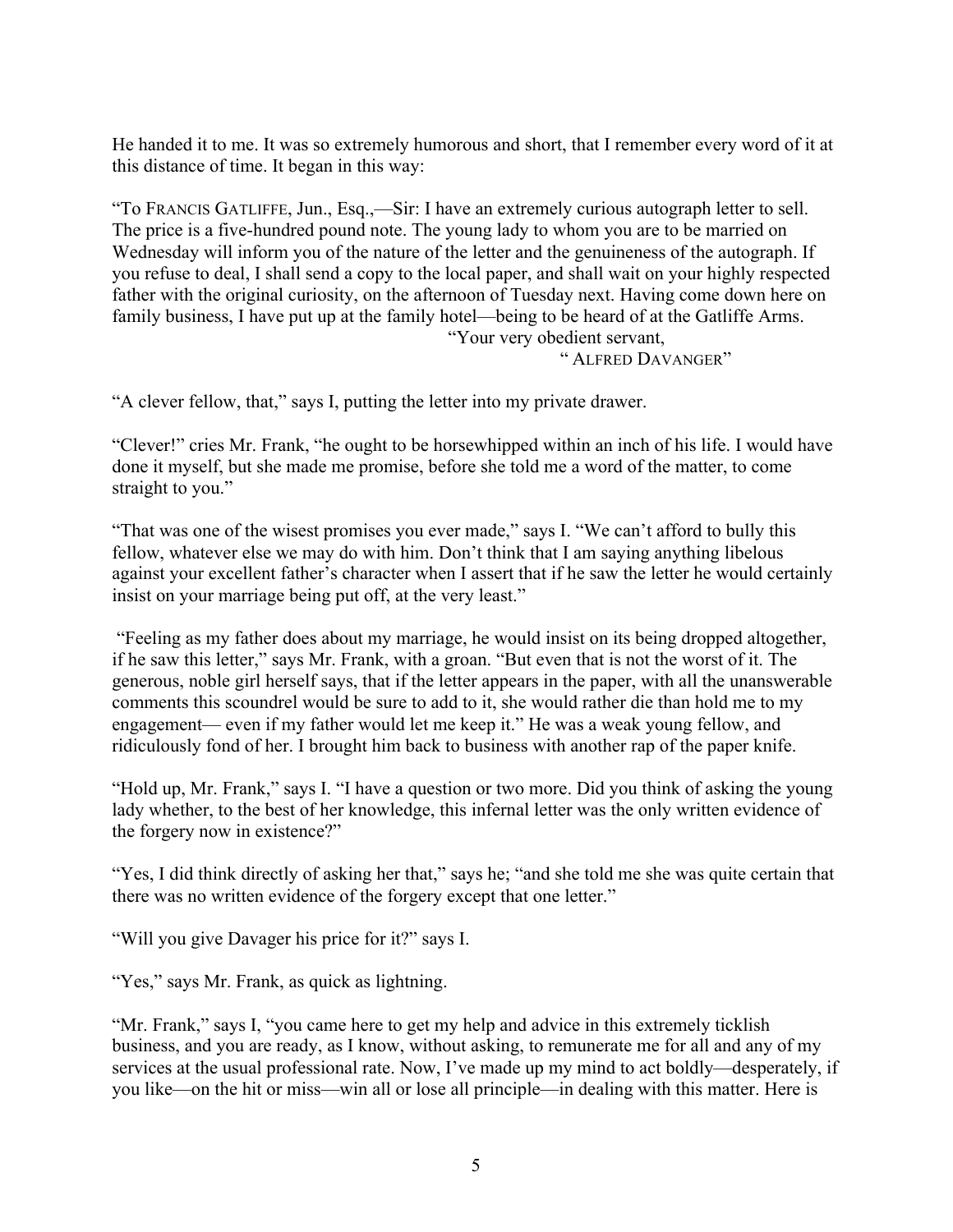my proposal. I'm going to try if I can't do Mr. Davager out of his letter. If I don't succeed before tomorrow afternoon, you hand him the money, and I charge you nothing for my professional services. If I do succeed, I hand you the letter instead of Davager; and you give me the money, instead of giving it to him. It's a precious risk for me, but I'm ready to run it. You must pay your five hundred anyway. What do you say to my plan? Is it Yes—Mr. Frank—or No?"

"Hang your questions!" cries Mr. Frank, jumping up; "you know it's Yes, ten thousand times over. Only you earn the money and—"

"And you will be too glad to give it to me. Very good. Now go home. Comfort the young lady don't let Davager so much as set his eyes upon you—keep quiet—leave everything to me—and feel as certain as you please that all the letters in the world can't stop your being married on Wednesday." With these words I hustled him off out of the office; for I wanted to be left alone to make my mind up about what I should do.

The first thing, of course, was to have a look at the enemy. I wrote to Davager, telling him that I was privately appointed to arrange the little business-matter between himself and "another party" (no names!) on friendly terms; and begging him to call on me at his earliest convenience. At the very beginning of the case, Mr. Davager bothered me. His answer was that it would not be convenient to him to call till between six and seven in the evening. In this way, you see, he contrived to make me lose several precious hours, at a time when minutes almost were of importance. I had nothing for it but to be patient, and to give certain instructions, before Mr. Davager came, to my boy Tom.

There never was such a sharp boy of fourteen before, and there never will be again, as my boy Tom. A spy to look after Mr. Davager was, of course, the first requisite in a case of this kind; and Tom was the smallest, quickest, quietest, sharpest, stealthiest little snake of a chap that ever dogged a gentleman's steps and kept cleverly out of range of a gentleman's eyes. I settled it with the boy that he was not to show at all when Mr. Davager came; and that he was to wait to hear me ring the bell, when Mr. Davager left. If I rang twice, he was to show the gentleman out. If I rang once, he was to keep out of the way, and follow the gentleman wherever he went, till he got back to the inn. Those were the only preparations I could make to begin with; being obliged to wait, and let myself be guided by what turned up.

About a quarter to seven my gentleman came. In the profession of the law we get somehow quite remarkably mixed up with the ugly people, blackguard people, and dirty people. But far away the ugliest and dirtiest blackguard I ever saw in my life was Mr. Alfred Davager. He had greasy white hair and a mottled face. He was low in the forehead, fat in the stomach, hoarse in the voice, and weak in the legs. Both of his eyes were bloodshot, and one was fixed in his head. He smelt of spirits, and carried a toothpick in his mouth. "How are you? I've just done dinner," says he; and he lights a cigar, sits down with his legs crossed and winks at me.

I tried at first to take the measure of him in a wheedling, confidential way; but it was no good. I asked him in a facetious, smiling manner, how he had got hold of the letter. He onlytold me in answer that he had been in the confidential employment of the writer of it, and that he had always been famous since infancy for a sharp eye to his own interests. I paid him some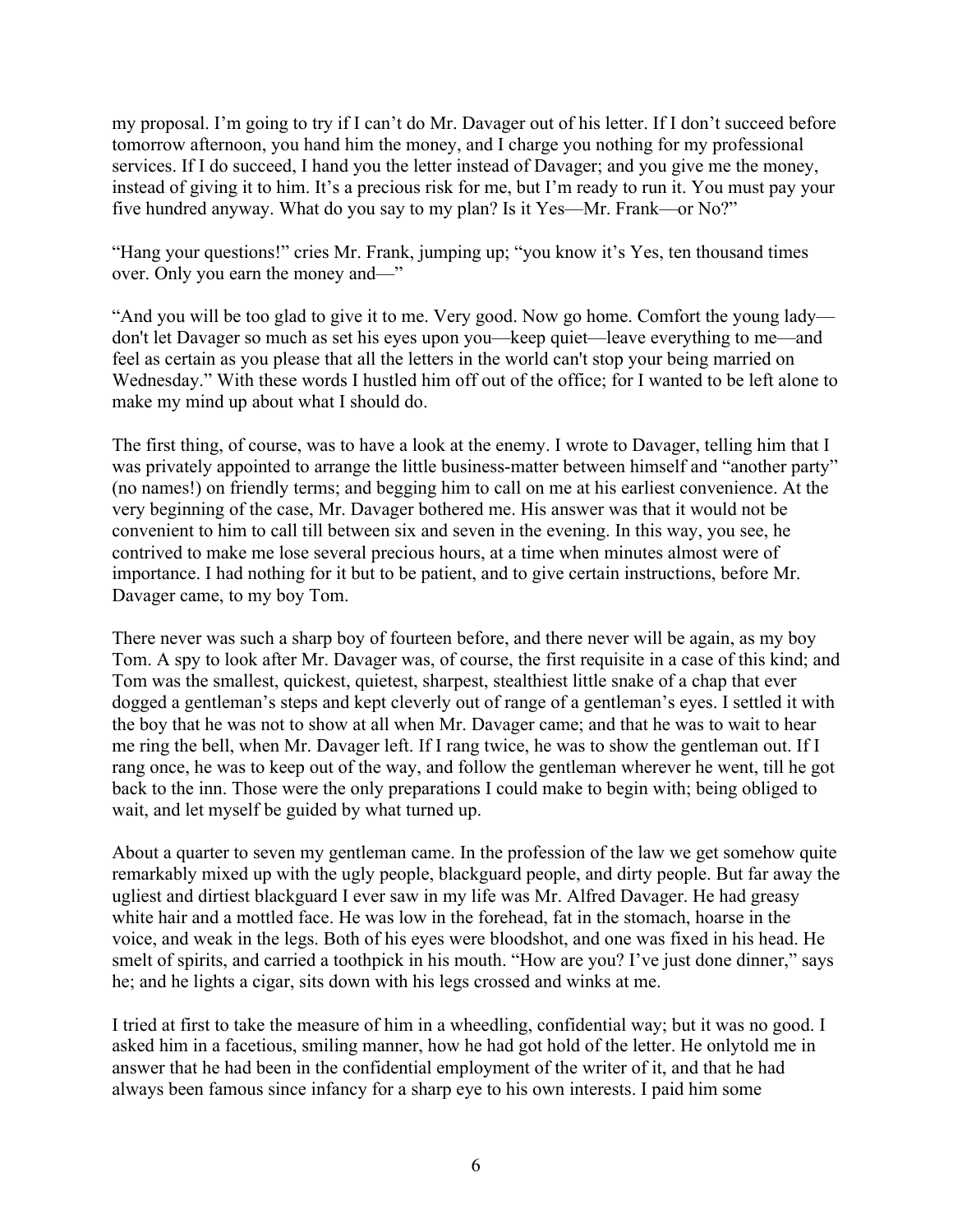compliments; but he was not to be flattered. I tried to make him lose his temper; but he kept it in spite of me. It ended in his driving me to my last resource—I made an attempt to frighten him.

"Before we say a word about the money," I began, "let me put a case, Mr. Davager. The pull you have on Mr. Francis Gatliffe is, that you can hinder his marriage on Wednesday. Now, suppose I have got a magistrate's warrant to apprehend you in my pocket? Suppose I have a constable to execute it in the next room? Suppose I bring you up tomorrow, the day before the marriage charge you only generally with an attempt to extort money, and apply for a day's remand to complete the case? Suppose, as a suspicious stranger, you can't get bail in this town? Suppose—"

"Stop a bit," says Mr. Davager. "Suppose I should not be the greenest fool that ever stood in shoes? Suppose I should not carry the letter about me? Suppose I should have given a certain envelope to a certain friend of mine in a certain place in this town? Suppose the letter should be inside that envelope, directed to old Gatliffe, side by side with a copy of the letter, directed to the editor of the local paper? Suppose my friend should be instructed to open the envelope, and take the letters to their right address, if I don't appear to claim them from him this evening? In short, my dear Sir, suppose you were born yesterday, and suppose I wasn't?" says Mr. Davager, and winks at me again.

He didn't take me by surprise, for I never expected that he had the letter about him. I made a pretense of being very much taken aback, and of being quite ready to give in. we settled our business about delivering the letter and handing over the money, in no time. I was to draw out a document, which he was to sign. He knew the document was stuff and nonsense just as well as I did; and told me I was only proposing it to swell my client's bill. Sharp as he was, he was wrong there. The document was not to be drawn out to gain money from Mr. Frank, but to gain time from Mr. Davager. It served me as an excuse to put off the payment of the five hundred pounds till three o'clock on the Tuesday afternoon. The Tuesday morning Mr. Davager said he should devote to his amusement, and asked me what sights were to be seen in the neighborhood of the town. When I had told him, he pitched his toothpick into my grate—yawned—and went out.

I rang the bell once; waited till he had passed the window; and then looked after Tom. There was my jewel of a boy on the opposite side of the street, just setting his top going in the most playful manner possible. Mr. Davager walked away up the street toward the marketplace. Tom whipped his top up the street toward the marketplace too.

In a quarter of an hour he came back, with all his evidence collected in a beautifully clear and compact state. Mr. Davager had walked to a public house, just outside of town, in a lane leading to the high road. On a bench outside the public house there sat a man smoking. He said, "All right?" and gave the letter to Mr. Davager, who answered, "All right" and walked back to the inn. In the hall he ordered hot rum and water, cigars, slippers, and a fire to be lit in his room. After that, he went upstairs and Tom came away.

I now saw my road clear before me—not very far on, but still clear. I had housed the letter, in all probability for that night, at the Gatliffe Arms. After tipping Tom, I gave him directions to play about the door of the inn, and refresh himself, when he was tired, at the tart-shop opposite eating as much as he pleased, on the understanding that he crammed all the time with his eye on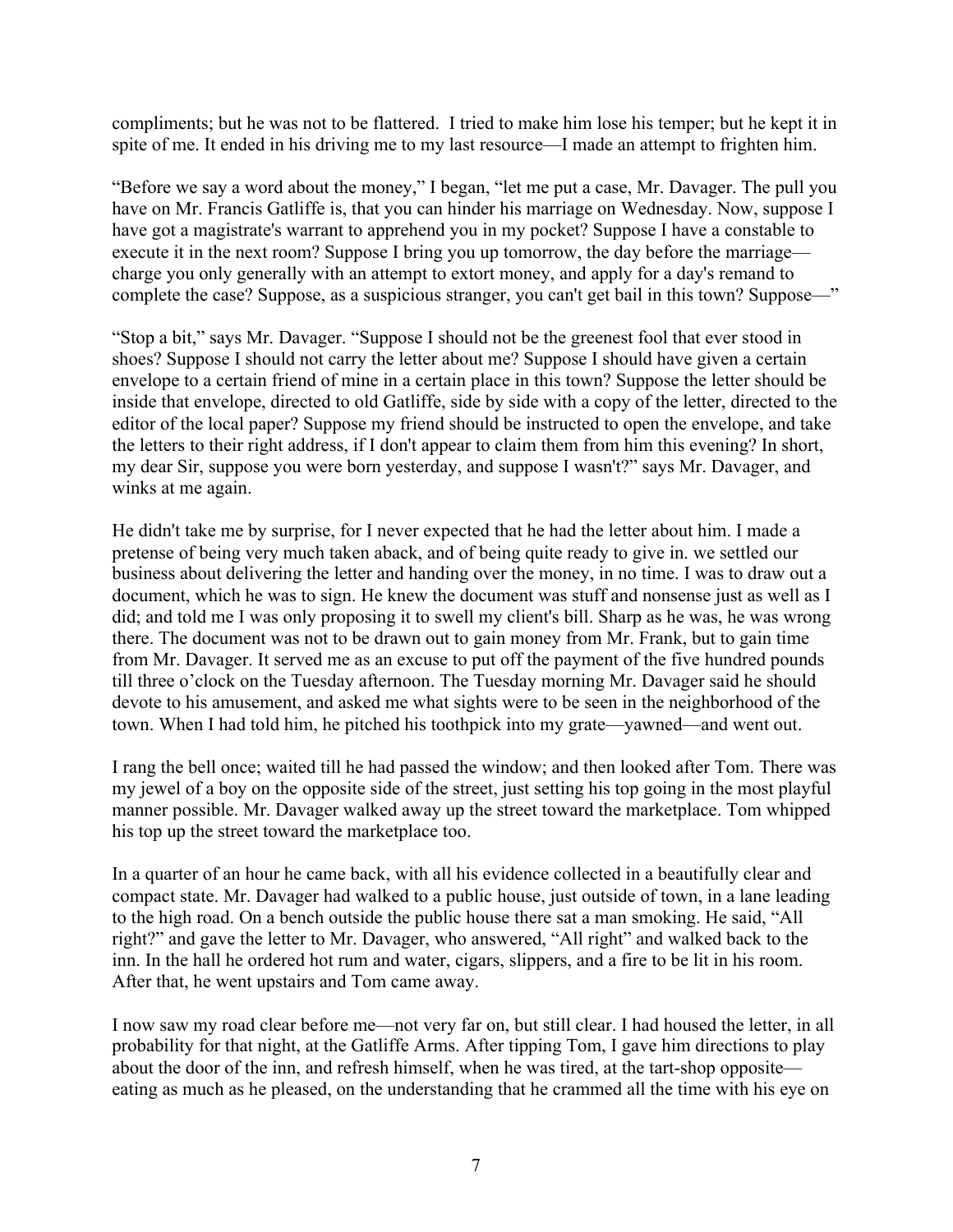the window. If Mr. Davager went out, or Mr. Davager's friend called on him, Tom was to let me know. He was also to take a little note from me to the head chambermaid—an old friend of mine—asking her to step over to my office on a private matter of business, as soon as her work was done for that night. After settling these little matters, having half an hour to spare, I turned to and did myself a bloater at the office-fire, and a drop of gin and water, hot, and felt comparatively happy.

When the head chambermaid came, it turned out, as good luck would have it, that Mr. Davager had offended her. I no sooner mentioned him than she flew into a passion; and when I added, by way of clinching the matter, that I was retained to defend the interests of a very beautiful and deserving young lady (name not referred to, of course) against the most cruel and underhanded treachery on the part of Mr. Davager, the head chambermaid was ready to go to any lengths that she could safely to serve my cause. In few words, I discovered that Boots was to call Mr. Davager at eight the next morning and was to take his clothes downstairs to brush as usual. If Mr. D. had not emptied his own pockets overnight, we arranged that Boots was to forget to empty them for him, and was to bring the clothes downstairs just as he found them. If Mr. D.'s pockets were emptied, then of course, it would be necessary to transfer the searching process to Mr. D.'s room. Under any circumstances, I was certain of the head chambermaid; and under any circumstances also, the head chambermaid was certain of Boots.

I waited till Tom came home, looking very puffy and bilious about the face; but as to his intellects, if anything, rather sharper than ever. His report was uncommonly short and pleasant. The inn was shutting up: Mr. Davager was going to bed in rather a drunken condition; Mr. Davager's friend had never appeared. I sent Tom (properly instructed about keeping our man in view all the next morning) to his shakedown behind the office desk where I heard him hiccupping half the night, as boys will, when over excited and too full of tarts.

At half-past seven next morning, I slipped quietly into Boots's pantry. Down came the clothes. No pockets in trouser. Waistcoat pockets empty. Coat pockets with something in them. First, handkerchief; secondly, bunch of keys; thirdly, cigar-case; fourthly, pocketbook. Of course I wasn't such a fool as to expect to find the letter there, but I opened the pocket book with a certain curiosity, notwithstanding.

Nothing in the two pockets of the book but some old advertisements cut out of newspapers, a lock of hair tied round with a dirty bit of ribbon, a circular letter about a loan society, and some copies of verses not likely to suit any company that was not of an extremely wicked description. On the leaves of the pocketbook, people's addresses scrawled in pencil, and bets jotted down in red ink. On one leaf; by itself; this queer inscription: "MEM. 5 ALONG. 4 ACROSS." I understood everything but those words and figures; so of course I copied them into my own book. Then I waited in the pantry till Boots had brushed the clothes and had taken them upstairs. His report, when he came down was, that Mr. D. had asked if it was a fine morning. Being told that it was, he had ordered breakfast at nine, and a saddle horse to be at the door at ten, to take him to Grimwith Abbey—one of the sights in our neighborhood which I had told him of the evening before.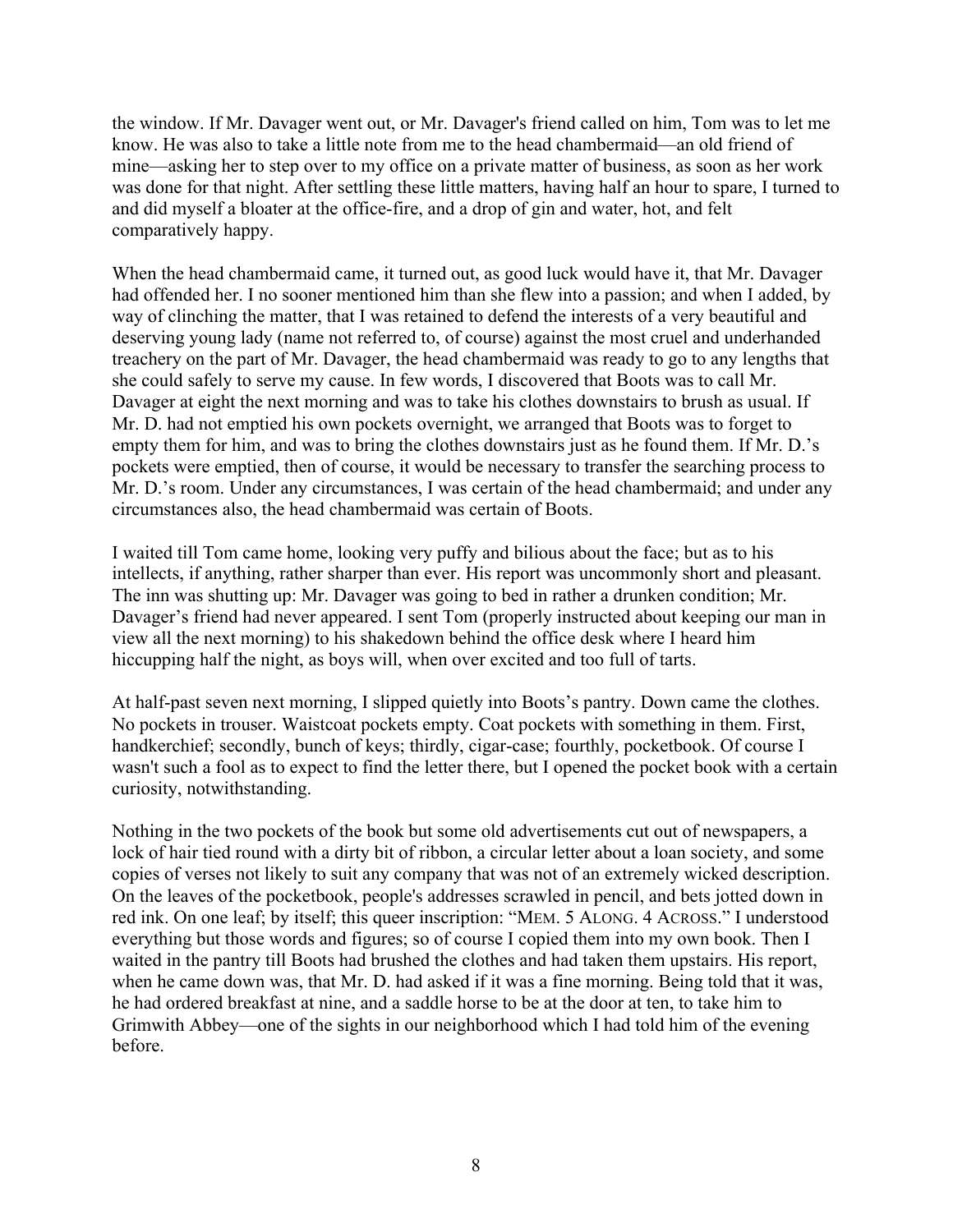"I'll be here, coming in by the back way, at half past ten," says I to the head chambermaid. "To take the responsibility of making Mr. Davager's bed off your hands for this morning only. I want to hire Sam for the morning. Put it down in the order book that he's to be brought round to my office at ten."

Sam was a pony, and I'd made up my mind that it would be beneficial to Tom's health, after the tarts, if he took a constitutional airing on a nice hard saddle in the direction of Grimwith Abbey.

"Anything else?" says the head chambermaid.

"Only one more favor," says I. "Would my boy Tom be very much in the way if he came, from now till ten, to help with the boots and shoes, and stood at his work close by this window which looks out on the staircase?"

"Not a bit," says the head chambermaid.

"Thank you," says I; and stepped back to my office directly.

When I had sent Tom off to help with the boots and shoes, I reviewed the whole case exactly as it stood at that time. There were three things that Mr. Davager might do with the letter. He might give it to his friend again before ten—in which case, Tom would mostly likely see the said friend on the stairs. He might take it to his friend, or some other friend, after ten—in which case, Tom was ready to follow him on Sam the pony. And, lastly, he might leave it hidden somewhere in his room at the inn—in which case, I was ready for him with a search warrant of my own granting, under favor always of my friend the head chambermaid. So far I had all my business arrangements all gathered up nice and compact in my own hands. Only two things bothered me: the terrible shortness of time at my disposal, in case I failed in my first experiments for getting hold of the letter, and that queer inscription which I had copied out of the pocketbook.

"MEM. 5 ALONG. 4 ACROSS." It was the measurement, most likely, of something, and he was afraid of forgetting it; therefore it was something important. Query—something about himself? Say "5" (inches) "along"—he doesn't wear a wig. Say "5" (feet) "along"—it can't be coat, waistcoat, trousers, or underclothing. Say "5" (yards) "along"—it can't be anything about himself, unless he wears round his body the rope that he's sure to be hanged with one of these days. Then it is *not* something about himself. What do I know of that is important to him besides? I know of nothing but the letter. Can the memorandum be connected with that? Say, yes. What do "5 along" and "4 across" mean, then? The measurement of something he carries about with him?—or the measurement of something in his room? I could get pretty satisfactorily to myself as far as that; but I could go no further.

Tom came back to the office, and reported him mounted for his ride. His friend had never appeared. I sent the boy off, with his proper instructions, on Sam's back—wrote an encouraging letter to Mr. Frank to keep him quiet—then slipped into the inn by the back way a little before half past ten. The head chambermaid gave me a signal when the landing was clear. I got into his room without a soul but her seeing me, and locked the door immediately. The case was, to a certain extent, simplified now. Either Mr. Davager had ridden out with the letter about him, or he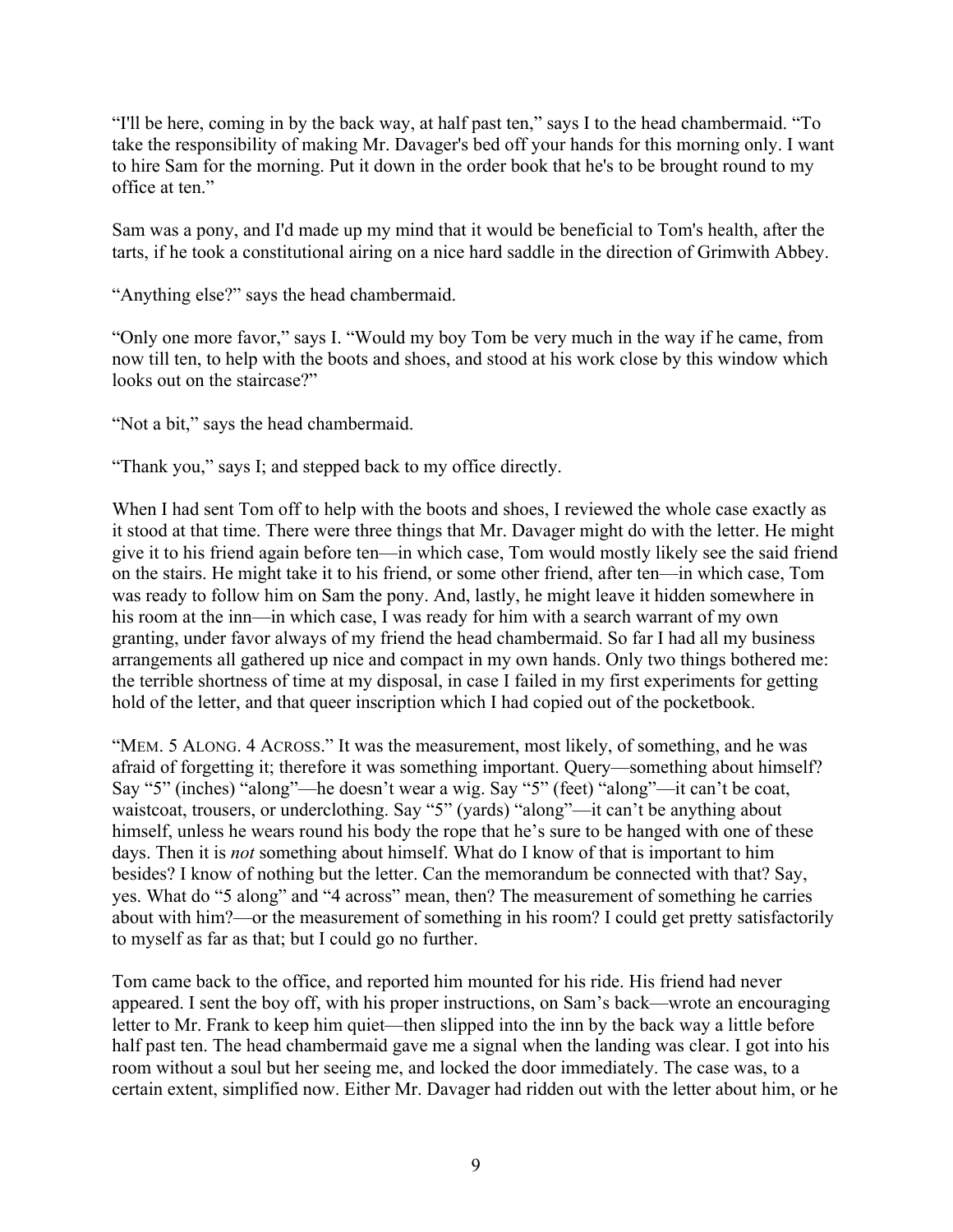had left it in some safe hiding place in his room. I suspected it to be in his room, for a reason that will a little astonish you—his trunk, his dressing case, and all the drawers and cupboards were left open. I knew my customer, and I thought this extraordinary carelessness on his part rather suspicious.

Mr. Davager had taken one of the best bedrooms at the Gatliffe Arms. Floor carpeted all over, walls beautifully papered, four-poster, and general furniture first-rate. I searched, to begin with, on the usual plan, examining everything in every possible way, and taking more than an hour about it. No discovery. Then I pulled out a carpenter's rule which I had brought with me. Was there anything in the room which—either in inches, feet, or yards—answered to "5 along" and "4 across?" Nothing. I put the rule back in my pocket—measurement was no good, evidently. Was there anything in the room that would count up to 5 one way and 4 another, seeing that nothing would measure up to it? I had got obstinately persuaded by this time that the letter must be in the room—principally because of the trouble I had had in looking after it. And persuading myself of that, I took it into my head next, just as obstinately, that "5 along" and "4 across" must be the right clew to find the letter by—principally because I hadn't left myself, after all my searching and thinking, even so much as the vestige of another guide to go by. "5 along"—where could I count five along, in any part of it?

Not on the paper. The pattern there was pillars of trelliswork and flowers, inclosing a plain green ground—only four pillars along the wall and only two across. The furniture? There were not five chairs, or five separate pieces of any furniture in the room altogether. The fringes that hung from the cornice of the bed? Plenty of them, at any rate! Up I jumped on the counterpane, with my penknife in my hand. Every way that "5 along" and "4 across" could be reckoned on those unlucky fringes, I reckoned on them—probed with my penknife—scratched with my nails crunched with my fingers. No use; not a sign of a letter; and the time was getting on—oh, Lord! how the time did get on in Mr. Davager's room that morning.

I jumped down from the bed, so desperate at my ill-luck that I hardly cared whether anybody heard me or not. Quite a little cloud of dust rose at my feet as they thumped on the carpet. "Hallo!" thought I; "my friend the head chambermaid takes it easy here. Nice state for a carpet to be in, in one of the best bedrooms at the Gatliffe Arms." Carpet! I had been jumping up on the bed, and staring up at the walls, but I had never so much as given a glance down at the carpet. Think of me pretending to be a lawyer, and not knowing how to look low enough.

The carpet! It had been a stout article in its time; had evidently begun in a drawing room, then descended to a coffee-oom, then gone upstairs altogether to a bedroom. The ground was brown, and the pattern was bunches of leaves and roses speckled over the ground at regular distances. I reckoned up the bunches. Ten along the room—eight across it. When I had stepped out five one way and four the other, and was down on my knees on the center bunch, as true as I sit on this bench, I could hear my own heart beating so loud that it quite frightened me.

I looked narrowly all over the bunch, and I felt all over it with the ends of my fingers; and nothing came of that. Then I scraped it over slowly and gently with my nails. My second fingernail stuck a little at one place. I parted the pile of the carpet over that place, and saw a thin slit, which had been hidden by the pile being smoothed over it—a slit about half an inch long,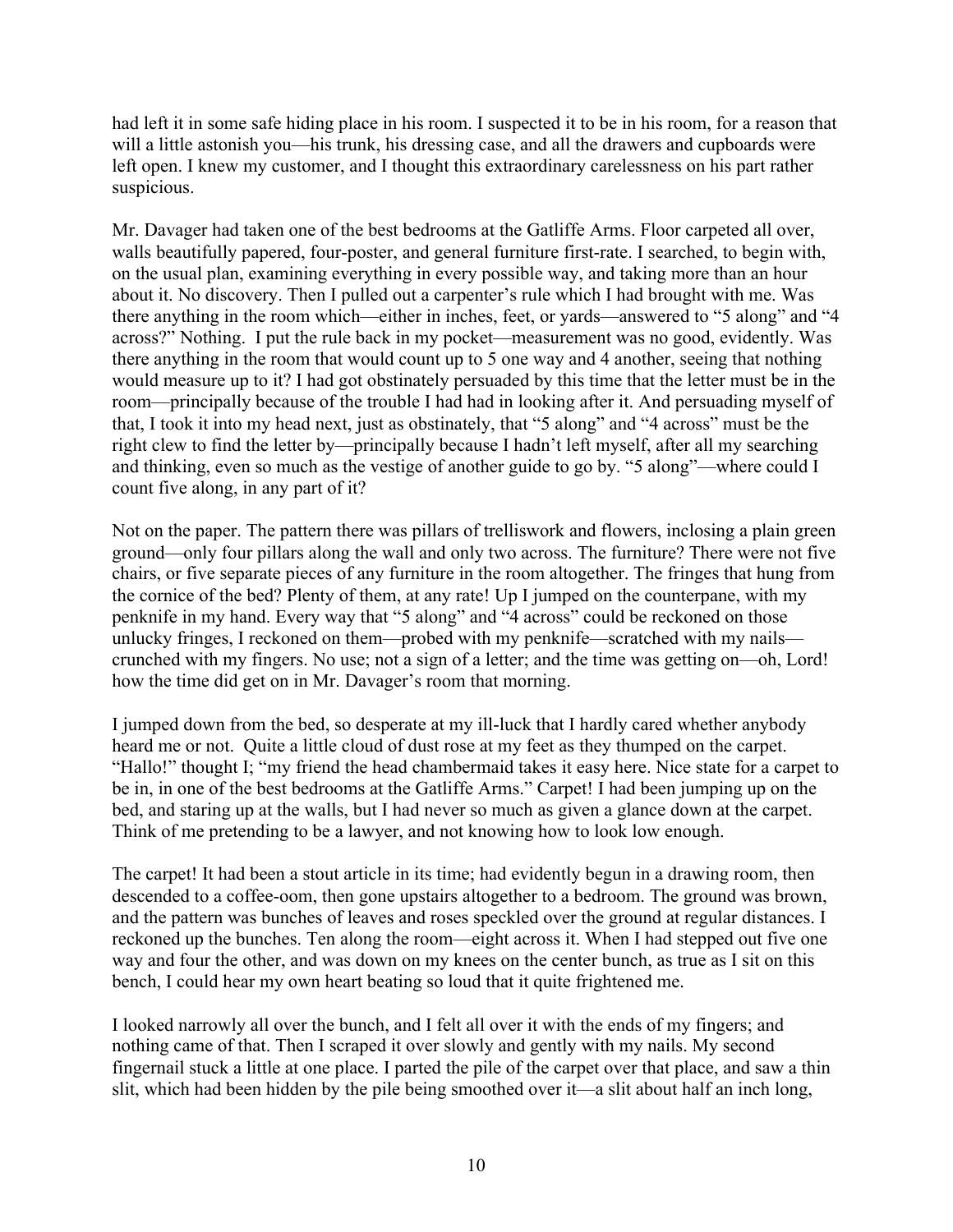with a little end of brown thread, exactly the color of the carpet ground, sticking out about a quarter of an inch from the middle of it. Just as I laid hold of the thread gently, I heard a footstep outside the door.

It was only the head chambermaid. "Haven't you done yet?" she whispers.

"Give me two minutes," says I, "and don't let anybody come near the door—whatever you do, don't let anybody startle me again by coming near the door."

I took a little pull at the thread, and heard something rustle. I took another pull, and out came a piece of paper, rolled up tight like those candle-lighters that the ladies make. I unrolled it—and, by George! there was the letter!

The original letter!—I knew it by the color of the ink. The letter that was worth five hundred pounds to me! It was all I could do to keep myself at first from throwing my hat into the air and hooraying like mad. I had to take a chair and sit quiet in it for a minute or two, before I could cool myself down to my proper business level. I knew that I was safely down again when I found myself pondering how to let Mr. Davager know that he had been done by the innocent county attorney after all.

It was not long before a nice little irritating plan occurred to me. I tore a blank leaf out of my pocketbook, wrote on it with my pencil, "Change for a five hundred pound note," folded up the paper, tied the thread to it, poked it back into the hiding place, smoothed over the pile of the carpet, and, as every reader guesses before I can tell them, bolted off to Mr. Frank. He, in his turn, bolted off to show the letter to the young lady, who first certified to its genuineness, then dropped it into the fire, and then took the initiative for the first time since their marriage engagement, by flinging her arms round his neck, kissing him with all her might, and going into hysterics in his arms. So, at least Mr. Frank told me; but that's not evidence. It is evidence, however, that I saw them married with my own eyes on the Wednesday; and that while they went off in a carriage and four to spend the honeymoon, I went off on my own legs to open a credit at the Town and County Bank with a five hundred pound note in my pocket.

As to Mr. Davager, I can tell you nothing more about him, except what is derived from hearsay evidence, which is always unsatisfactory evidence, even in a lawyer's mouth.

My boy Tom, although twice kicked off by Sam the pony, never lost hold of the bridle, and kept his man in sight from first to last. He had nothing particular to report, except that on the way out to the Abbey, Mr. Davager had stopped at the public house, had spoken a word or two to his friend of the night before, and had handed him what looked like a bit of paper. This was no doubt the clew to the thread that held the letter, to be used in case of accidents. In every other respect Mr. D. had ridden out and ridden in like an ordinary sightseer. Tom reported him to me as having dismounted at the hotel about two. At half past I locked my office door, nailed a card under the knocker, with "not at home till tomorrow" written on it, and retired to a friend's house, a mile or so out of town, for the rest of the day.